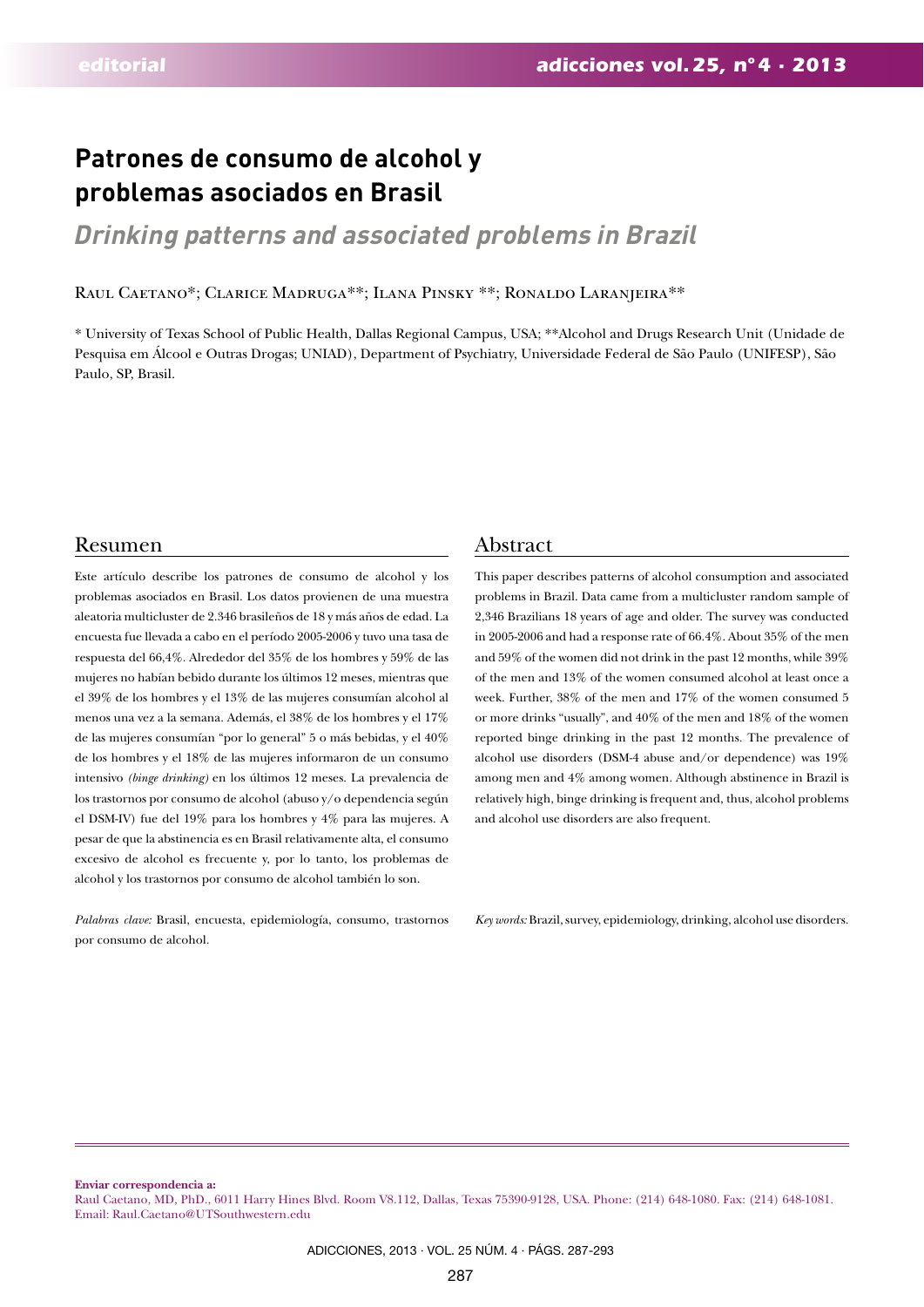The objective of this paper is to offer a broad characterization of patterns of alcohol consumption and associated problems in Brazil, including frequency of consumption, usual quantity consumed, binge drinking, and the pr racterization of patterns of alcohol consumption and associated problems in Brazil, including frequency of consumption, usual quantity consusorders. The first section of the paper describes the present social and economic context in Brazil, discussing also population-level alcohol consumption indicators such as per capita consumption and the burden of disease attributed to alcohol, existing alcohol control policies, and treatment. Following this, there is a brief discussion of the existing alcohol epidemiological literature, focusing on large population studies of adults and adolescents. The third part of the paper reviews findings from Laranjeira, Pinsky, Sanches, Zaleski, and Caetano (2010) and presents data from a 2006 national survey of alcohol consumption in the Brazilian population. This is followed by a discussion of these findings.

### **The Brazilian context**

Brazil is the largest country in Latin America, with a national territory of 8.511.925 Km2 and a population of 190 million people. In 2012, it was the 7th largest economy in the world by size (http://www.imf.org/external/pubs/ft/ weo/2012/02/weodata/index.aspx, accessed on March 18, 2013), and it is 1 of 4 "BRIC" countries (the others are Russia, India, and China) identified by the alcohol industry with considerable potential for market growth. Recorded annual alcohol consumption in the Brazilian population is 6 liters per capita for individuals 15 years of age and older (Caetano & Laranjeira, 2006; Room et al., 2002). However, because abstention in Brazil is high, about 35% of the men and 59% of the women abstain from drinking (past 12 months) (Laranjeira et al., 2010), per capita consumption among drinkers is likely to exceed 6 liters. There also is a high prevalence of alcohol use disorders (9.6%). We will expand on these facts below.

The alcohol-attributable burden of disease in the 2 regions of the Americas that include most Latin American countries (World Health Organization's [WHO] Americas 'B' and 'D') varies between 8.6% and 17.3% for men and 2.2% and 4.1% for women (Babor et al., 2003). As a comparison, the world burden for men is 6.5% and for women it is 1.3%. Recently, Caetano and Laranjeira (2006) identified a number of factors that presently contribute to increased per capita consumption in Brazil, such as a youthful population, lack of alcohol control policies regulating alcohol availability, targeting by the alcohol industry for market development, weak public health infrastructure, and governmental policies that support economic growth and welcome the alcohol industry. Brazil received the lowest score among 25 countries in the Americas on the estimated impact of alcohol-policy strategies implemented in the country (Babor & Caetano, 2005).

The good news is that concern for the health problems associated with alcohol is growing. For instance, in 2008, Brazil enacted a new lower blood alcohol concentration (BAC) level, which makes it illegal to drive with a BAC above .02 (http://www.planalto.gov.br/ccivil\_03/\_Ato2007- 2010/2008/Lei/L11705.htm; accessed on June 8, 2010). Those caught driving illegally will pay a fine of approximately 560 U.S. dollars and will lose their driving license for 12 months. A BAC level above .06 will result in immediate arrest, jail time ranging from 6 months to 3 years, plus fines ranging from 175 to 700 U.S. dollars. Unfortunately, enforcement of this law is bound to be uneven and will mostly happen in the larger metropolitan areas of the country where police resources necessary for enforcement are located.

Substance use treatment in Brazil, including treatment for alcohol abuse and dependence, is conducted in various settings. The Brazilian psychiatric system has been through structural reforms since 2002 (Ministério da Saúde, 2003). A network of facilities, the Psycho-Social Care Center for Alcohol and Drugs (CAPS-AD), has been implemented and is in constant change (Ministério da Saúde, 2002). Brazilians can also count on other public services for alcohol dependents such as Alcoholics Anonymous, religious or non-profitable organizations running "detox farms", and also hospital-based day care and inpatient treatments. However, access to these services by the population is still far from satisfactory.

# **Brief review of alcohol epidemiology in Brazil**

Brazil has only recently started to develop comprehensive population studies of the pattern of alcohol consumption among the adult population. Most published articles concentrate on harmful drinking (identified variously as heavy consumption, harmful use, high-risk consumption) and on the associated socio-economic factors. Because of variations in sampling design and different definitions of heavy alcohol consumption, the results of different surveys undertaken in Brazil are not always comparable (Galduróz & Carlini, 2007; Kerr-Corrêa et al., 2008; Laranjeira et al., 2010; Wolle et al., 2011). Nonetheless, several studies demonstrate a high prevalence of harmful drinking, especially among men. One of the first studies was performed in the southern city of Porto Alegre and used the instrument CAGE6 as an indicator of alcohol dependence. Rates of 9.3% for dependence and 15.5% for heavy use were found, as well as a positive association with male gender, older age, low salary and schooling, and non-white ethnicity (Moreira et al., 1996). Another study, also performed in the south of the country, has defined heavy drinking as consumption above 30g of daily alcohol (Capriglione, Monteiro, & Masur, 1985). In spite of the variation in the definition of heavy drinking, the rate was similar to that of the previous study: 14.3% for heavy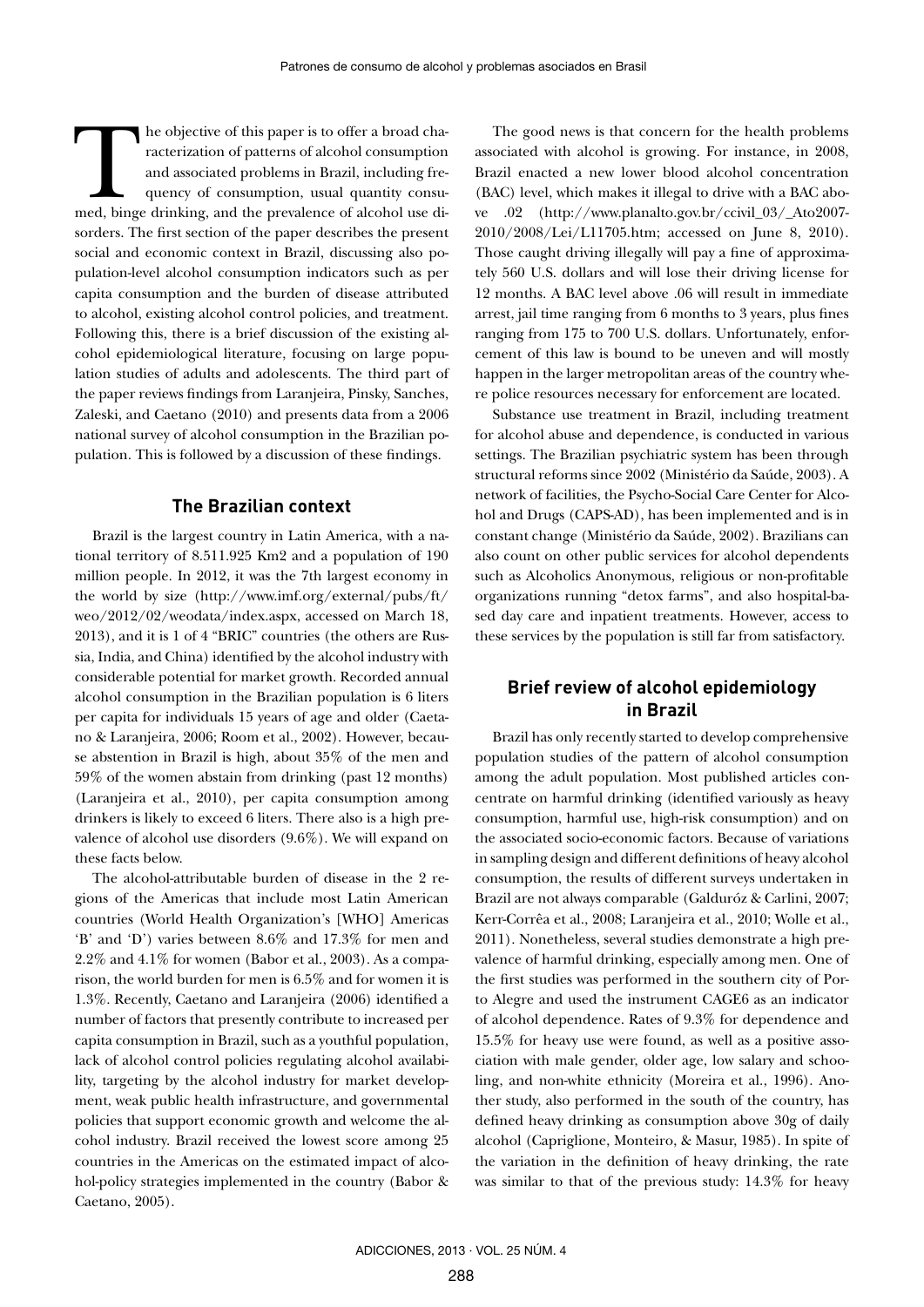use, with a profound distinction between men and women, 29.2% and 3.7% respectively.

In the State of Bahia, a comprehensive study performed of 2,302 adults examined the association of high-risk consumption (defined as related to frequent states of drunkenness) with sociodemographic variables. As opposed to studies in the southern states, high-risk use showed a positive relationship with higher educational level and social class. Another interesting observation is that in a population with just less than 50% abstinence, 7% (13% for men) showed high-risk consumption. A multicentre study focused on psychiatric diagnoses conducted in the cities of São Paulo, Brasília, and Porto Alegre using strict criteria based on the WHO's alcohol dependence classification, has found consistent rates of nearly 8% of alcohol dependence in those major cities. Other comprehensive surveys of the general population have been undertaken both in the city (Silveira, Wang, Andrade, & Andrade, 2007) and in the state of São Paulo (Galduróz, Noto, Nappo, & Carlini, 2003a, 2003b), including a recent study showing that both men and women had similar patterns of drinking (Kerr-Corrêa, Igamib, Hirocea, & Tucci, 2007).

# **The 2006 Brazilian National Survey of Alcohol Consumption patterns**

This survey was conducted by the Research Unit on Alcohol and Drugs (UNIAD) of the Universidade Federal de São Paulo (Unifesp) from November 2005 up to April 2006. The survey covered 143 Brazilian cities and, within them, a total of 325 census sectors, including those situated in rural areas. The interviews were carried out in the home.

The sample was multistage probabilistic of the household population in Brazil. There were a total of 2,346 interviews with adults aged 18 years or older, representing a profile of the Brazilian population, excluding native Brazilians who live on Indian reservations and also populations who live in communities, such as prisons. Trained interviewers carried out a face-to-face interview in the selected households with a mean duration of 53 minutes. The response rate was 66.4%. The survey's instrument was a version of the questionnaire used in the Hispanic Americans Baseline Alcohol Survey (HABLAS)(Caetano, Ramisetty-Mikler, & Rodriguez, 2009). The questionnaire was translated by the survey's coordinators and underwent a process of adaptation to the socio-cultural reality of the Brazilian population. The study was approved by a human subjects/internal review board process at the university (code: CEP 1672/04). All respondents signed an informed consent form and were assured of the confidential nature of the study before the interview. They were told that this was a national pioneer study and that their participation was important to guide future government public policies.

The survey questionnaire coverage of sociodemographic, alcohol consumption, and alcohol problems data was quite comprehensive. Respondents were asked for the frequency and usual quantity of drinking and binge drinking. Alcohol problems were covered with 28 questions on social, family-related, work-related, legal, and physical health problems. Alcohol abuse and dependence were identified with use of the Composite International Diagnostic Interview (CIDI), which follows DSM-IV diagnostic criteria.

Tables 1, 2, and 3 below are from Laranjeira et al. (2010). About a tenth of the men but only 2% of the women reported very frequent (every day or almost every day) consumption of alcohol beverages (Table 1). A third of the men and a tenth of the women reported frequent drinking (1 to 4 times a week). Occasional consumption (1 to 3 times a month) was reported by a fifth of the men and  $16\%$  of the women. About a tenth of the men and women drank only rarely (less than once a month). Finally, a little over a third of the men and about 3 fifths of the women were abstinent in the past 12 months. Drinking was more frequent in the Southern region of the country, an area of Brazil where wine production is concentrated. Rural versus urban differences were not statistically significant.

These results vary with age, region of the country, and urbanization. For instance, abstinence was higher among those who were older, in the Northern region, and in rural areas. There were more frequent and occasional drinkers among those who were younger and there were more frequent or very frequent drinkers in the Southern region of the country. Regarding usual quantity of drinking, men and those who were younger reported higher usual quantities than women and those who were older (Table 2). Differences by region and urbanization level were not statistically significant. Binge drinking in the past 12 months was reported by a high proportion of men (40%) and women (18%). The same was true for those who were younger compared to those who were older. The Southern part of the country and urban areas had a higher proportion of binge drinkers, but these results were not statistically significant. Other analyses of binge drinking (Castro et al., 2012) showed that binging in the Brazilian population was more common among participants who were male (odds ratio (OR) 2.9; 95% CI 2.3–3.6), single (OR 1.5; 95% CI 1.1–2.1), or had higher family income (OR 2.3; 95% CI 1.3–3.8). Individuals between 18 and 44 years of age were 4 times more likely to engage in binge drinking than adolescents (OR 4.7; 95% CI 3.3–6.8). Evangelicals/Protestants were less likely to engage in binge drinking (OR 0.7; 95% CI 0.2–0.5).

One quarter of the sample (including non-drinkers) reported at least one problem related to alcohol consumption (Table 3). Men, those who were younger, and those in urban areas had a higher prevalence of having at least one alcohol problem. Differences in problem rate by region of the country were not significant. Alcohol use disorders (abuse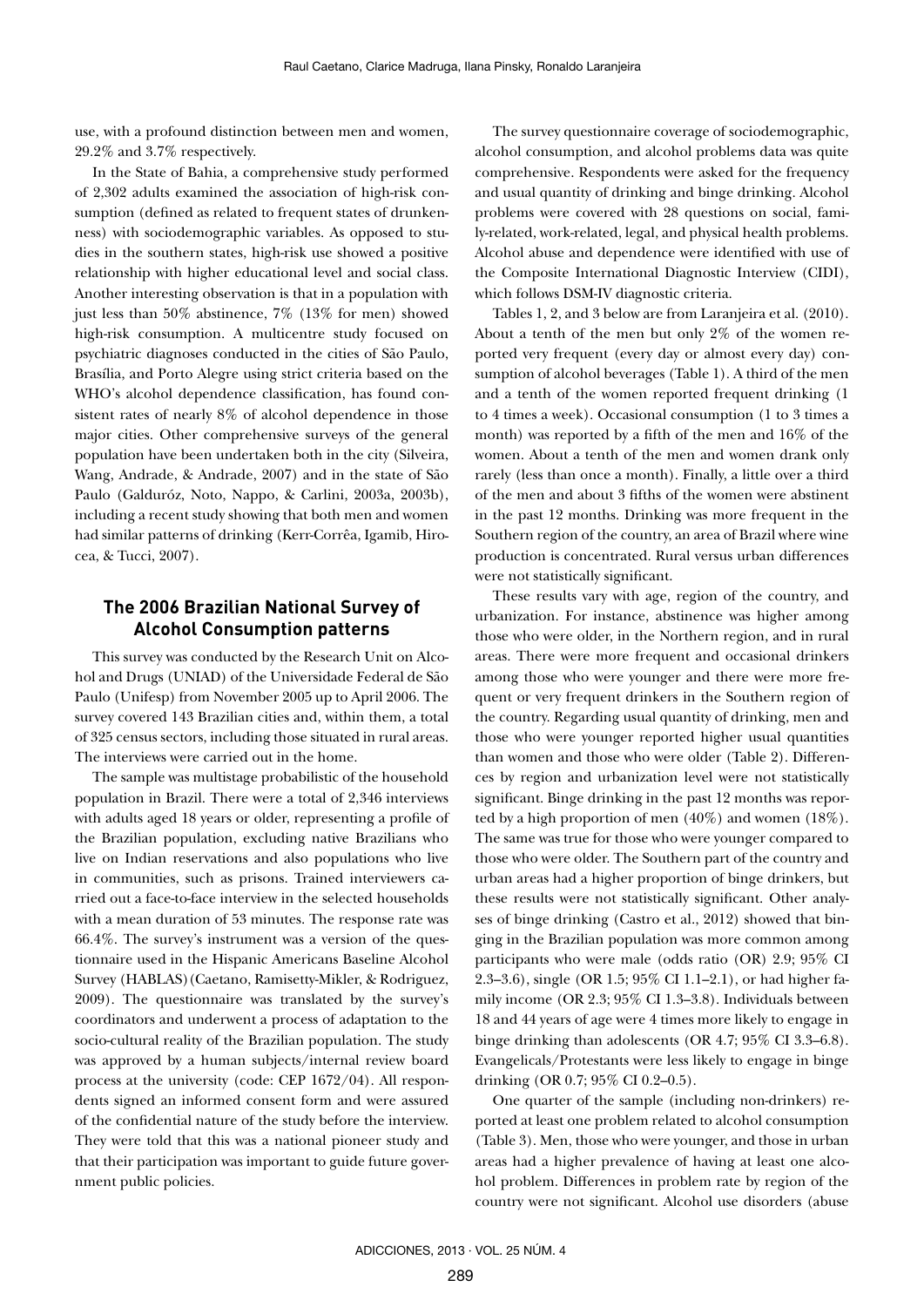and dependence) were present in 11% of the sample and were also more prevalent among men and among younger respondents. Differences across regions of Brazil and urban versus rural areas were not statistically significant.

Table 1

*Frequency of consumption of alcoholic beverages in the prior twelve months and its relationship with socio-demographic variables (%)*

| Demographic |                   | Very frequent |      | Frequent |      | <b>Occasional</b> |      | Rarely |      | <b>Abstinent</b> |      | p-value |
|-------------|-------------------|---------------|------|----------|------|-------------------|------|--------|------|------------------|------|---------|
|             |                   | (%)           | (SD) | (% )     | (SD) | (%)               | (SD) | (% )   | (SD) | (%)              | (SD) |         |
| Gender      | Male              | 11%           | 1.2% | 28%      | 2.0% | 19%               | 1.5% | 8%     | 1.0% | 35%              | 1.9% | < 0.001 |
|             | Female            | 2%            | 0.4% | 11%      | 1.0% | 16%               | 1.3% | 12%    | 1.1% | 59%              | 1.7% |         |
| Age         | 18-24 years       | 4%            | 1.2% | 22%      | 2.5% | 24%               | 2.6% | 13%    | 2.1% | 38%              | 3.2% | < 0.001 |
|             | $25-34$ years     | 4%            | 0.7% | 24%      | 2.0% | 19%               | 1.9% | 11%    | 1.5% | 42%              | 2.3% |         |
|             | 35-44 years       | 7%            | 1.7% | 23%      | 2.5% | 18%               | 2.3% | 8%     | 1.3% | 44%              | 2.9% |         |
|             | 45-59 years       | 8%            | 1.3% | 16%      | 2.1% | 14%               | 1.9% | 9%     | 1.6% | 54%              | 2.8% |         |
|             | 60 years or above | 7%            | 1.6% | 8%       | 1.7% | 10%               | 2.0% | 8%     | 1.7% | 68%              | 2.9% |         |
| Region      | Northern          | 4%            | 1.9% | 10%      | 3.3% | 21%               | 3.9% | 11%    | 1.8% | 54%              | 5.4% | 0.017   |
|             | Center-Western    | 6%            | 2.0% | 18%      | 5.4% | 18%               | 5.3% | 11%    | 3.1% | 47%              | 2.4% |         |
|             | Northeastern      | 3%            | 1.1% | 21%      | 2.1% | 16%               | 1.6% | 10%    | 1.4% | 50%              | 2.5% |         |
|             | Southeastern      | 6%            | 0.8% | 18%      | 1.6% | 17%               | 1.5% | 10%    | 1.4% | 50%              | 2.0% |         |
|             | Southern          | 11%           | 2.2% | 25%      | 3.8% | 19%               | 3.0% | 10%    | 2.1% | 35%              | 4.5% |         |
| Rural       | Urban             | $6\%$         | 0.7% | 20%      | 1.3% | 17%               | 1.1% | 10%    | 0.9% | 47%              | 1.4% | 0.079   |
|             | Rural             | 7%            | 1.7% | 13%      | 2.0% | 17%               | 2.3% | 11%    | 2.0% | 54%              | 3.6% |         |

Note: Table source is Laranjeira, Ronaldo, Pinsky, Ilana, Sanches, Marcos, Zaleski, Marcos, & Caetano, Raul. (2010). Padrão de uso de álcool em brasileiros adultos / Alcohol use patterns among Brazilian adults. *Revista Brasileira de Psiquiatria*, 32(3), 231-241.

#### Table 2

*Usual quantity consumed and binge drinking and their relationship with socio-demographic variables*

| <b>Demographic</b> |                      | <b>Usual quantity</b> |      |                    |      |                   |      |               |       | <b>Binge drinking</b> |     |     |         |
|--------------------|----------------------|-----------------------|------|--------------------|------|-------------------|------|---------------|-------|-----------------------|-----|-----|---------|
|                    |                      | 12 or more units      |      | From 5 to 11 units |      | From 3 to 4 units |      | Up to 2 units |       | p-value               | No  | Yes | p-value |
|                    |                      | (% )                  | (SD) | (%)                | (SD) | (% )              | (SD) | (% )          | (SD)  |                       | (%) | (%) | (SD)    |
| Gender             | Male                 | 11%                   | 2.3% | 27%                | 2.3% | 25%               | 2.0% | 38%           | 2.7%  | ← $0.001$             | 60% | 40% | < 0.001 |
|                    | Female               | 3%                    | 0.9% | 14%                | 1.9% | 19%               | 2.0% | 63%           | 2.7%  |                       | 82% | 18% |         |
| Age                | $18-24$ years        | 9%                    | 2.8% | 24%                | 3.4% | 30%               | 3.5% | 37%           | 4.2%  | ← $0.001$             | 60% | 40% | < 0.001 |
|                    | $25-34$ years        | 9%                    | 1.9% | 26%                | 2.9% | 20%               | 2.6% | 45%           | 3.2%  |                       | 63% | 37% |         |
|                    | 35-44 years          | 8%                    | 2.2% | 24%                | 3.4% | 20%               | 3.0% | 48%           | 3.8%  |                       | 72% | 28% |         |
|                    | 45-59 years          | 4%                    | 1.4% | 15%                | 2.5% | 24%               | 3.2% | 57%           | 3.6%  |                       | 80% | 20% |         |
|                    | 60 years or<br>above | 5%                    | 2.4% | 12%                | 3.7% | 12%               | 3.6% | 70%           | 4.9%  |                       | 90% | 10% |         |
| Region             | Northern             | 9%                    | 3.0% | 24%                | 8.7% | 21%               | 5.3% | 45%           | 10.6% | 0.003                 | 79% | 21% | 0.106   |
|                    | Center-Western       | 7%                    | 3.5% | 31%                | 6.5% | 25%               | 3.0% | 37%           | 5.8%  |                       | 73% | 27% |         |
|                    | Northeastern         | 13%                   | 4.7% | 25%                | 3.9% | 25%               | 3.2% | 36%           | 4.2%  |                       | 70% | 30% |         |
|                    | Southeastern         | 6%                    | 1.4% | 20%                | 2.1% | 25%               | 2.2% | 50%           | 2.9%  |                       | 74% | 26% |         |
|                    | Southern             | 4%                    | 1.9% | 18%                | 3.7% | 12%               | 2.3% | 66%           | 5.4%  |                       | 64% | 36% |         |
| Rural              | Urban                | 8%                    | 1.6% | 21%                | 1.7% | 22%               | 1.4% | 48%           | 2.3%  | 0.281                 | 71% | 29% | 0.287   |
|                    | Rural                | 3%                    | 1.5% | 26%                | 5.2% | 23%               | 3.7% | 49%           | 5.5%  |                       | 75% | 25% |         |

Note: Table source is Laranjeira, Ronaldo, Pinsky, Ilana, Sanches, Marcos, Zaleski, Marcos, & Caetano, Raul. (2010). Padrão de uso de álcool em brasileiros adultos / Alcohol use patterns among Brazilian adults. *Revista Brasileira de Psiquiatria*, 32(3), 231-241.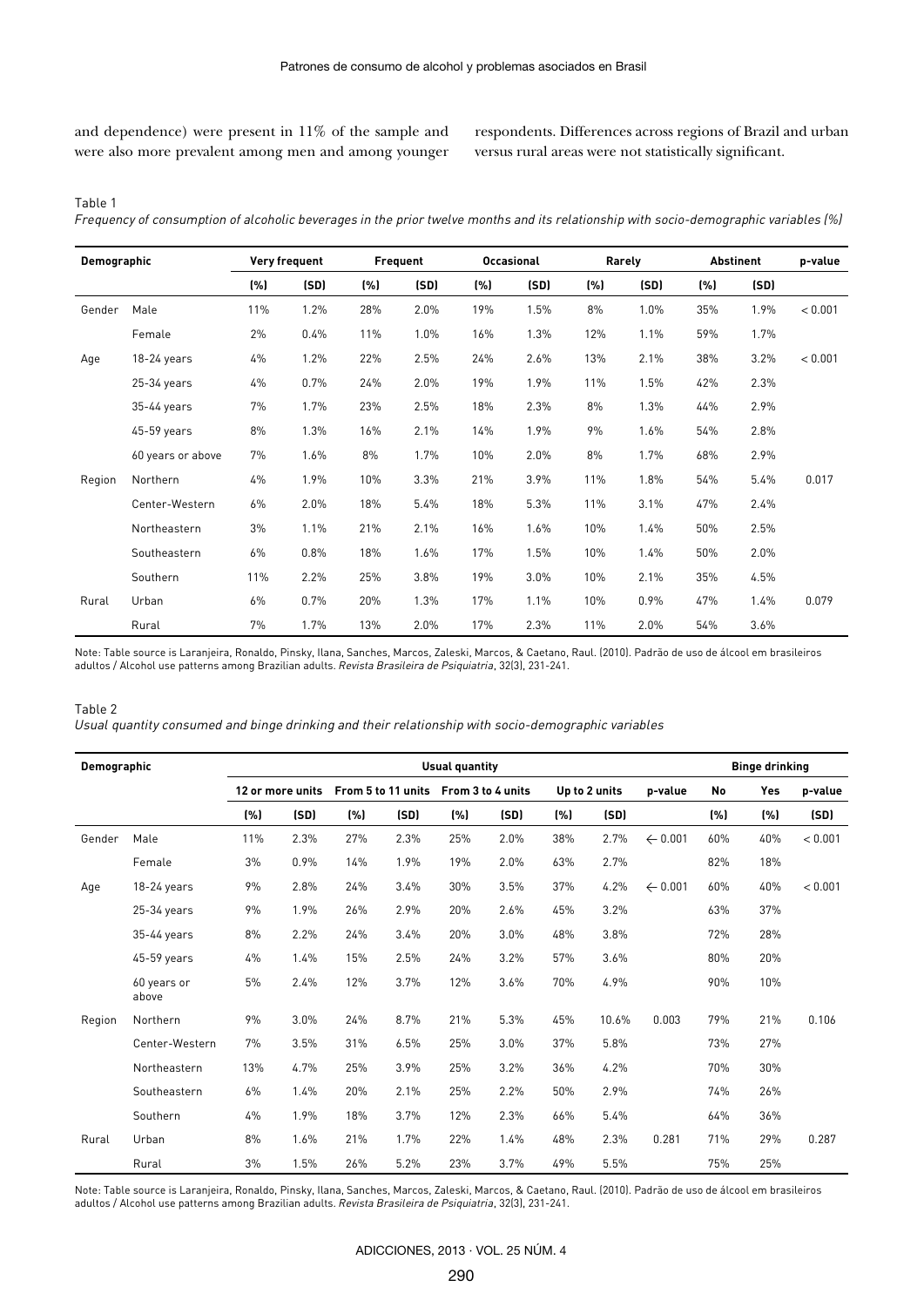| Table 3                                                                                                    |  |
|------------------------------------------------------------------------------------------------------------|--|
| Related problems, alcohol abuse and dependence and their relationship with socio-demographic variables (%) |  |

| Demographic |                   |      | At least one problem |                            | Abuse or dependence |      |                                |  |
|-------------|-------------------|------|----------------------|----------------------------|---------------------|------|--------------------------------|--|
|             |                   | (% ) | (SD)                 | p-value*                   | (% )                | (SD) | p-value*                       |  |
| Gender      | Male              | 40%  | 1.8%                 | < 0.001                    | 19%                 | 1.8% | < 0.001                        |  |
|             | Female            | 11%  | 1.0%                 |                            | 4%                  | 0.7% |                                |  |
| Age         | 18-24 years       | 34%  | 3.2%                 | $< 0.001$ (ad; ae; be; ce) | 19%                 | 2.9% | $< 0.001$ (ac; ad; ae; be; ce) |  |
|             | $25-34$ years     | 29%  | 2.1%                 |                            | 12%                 | 1.5% |                                |  |
|             | 35-44 years       | 24%  | 2.3%                 |                            | 11%                 | 1.7% |                                |  |
|             | 45-59 years       | 20%  | 2.2%                 |                            | 9%                  | 1.8% |                                |  |
|             | 60 years or above | 13%  | 2.1%                 |                            | 4%                  | 1.1% |                                |  |
| Region      | Northern          | 25%  | 3.6%                 | 0.764                      | 17%                 | 4.6% | 0.521                          |  |
|             | Center-Western    | 30%  | 5.2%                 |                            | 12%                 | 4.6% |                                |  |
|             | Northeastern      | 26%  | 2.7%                 |                            | 12%                 | 2.3% |                                |  |
|             | Southeastern      | 24%  | 1.6%                 |                            | 11%                 | 1.3% |                                |  |
|             | Southern          | 24%  | 3.2%                 |                            | 10%                 | 2.4% |                                |  |
| Rural       | Urban             | 26%  | 1.3%                 | 0.043                      | 12%                 | 1.1% | 0.343                          |  |
|             | Rural             | 19%  | 2.7%                 |                            | 10%                 | 1.7% |                                |  |
| Total       |                   | 25%  | 1.2%                 |                            | 11%                 | 1.0% |                                |  |

Note: Table source is Laranjeira, Ronaldo, Pinsky, Ilana, Sanches, Marcos, Zaleski, Marcos, & Caetano, Raul. (2010). Padrão de uso de álcool em brasileiros adultos / Alcohol use patterns among Brazilian adults. *Revista Brasileira de Psiquiatria*, 32(3), 231-241.

#### **Discussion**

The analyses described above show a complex picture of drinking and associated problems in Brazil. At the same time in which there is considerable abstention in the population, especially among women, there also is considerable binge drinking. The latter can be seen in 2 ways. First, there is a reasonably large proportion of the population (varying by age from 17% to 33%) who reported usual quantities of drinking that would qualify as a binge (5 or more units as usual quantity). When asked specifically about binge drinking, 10% to 40% of the population, depending on age, reported an episode of binge drinking in the past 12 months. In other words, moderate drinking is not common in Brazil (Laranjeira et al., 2010).

Comparisons with other countries show that Brazil has a rate of abstention that is similar to that for men and women in the U.S., similar to that of Mexico, and higher than that for most European and Scandinavian countries(Babor et al., 2010; Caetano, Baruah, Ramisetty-Mikler, & Ebama, 2010). Brazil also has a high consumption of alcohol among men in their middle age years (forties and fifties), with usual quantity dropping more with age than drinking frequency. In other countries, for instance, the U.S., much of the drinking occurs among men and women in their twenties, dropping quite considerably after that. An exception in the U.S. population is the Hispanic group, who also report higher levels of consumption during middle age, especially among men (Caetano, 1991). Thus, higher levels of consumption in the U.S. population have been associated with a youthful lifestyle (Hilton, 1991). Among U.S. Hispanics, the freedom to drink is more associated with the maturity that comes during the middle age years (Caetano, 1989; Caetano & Kaskutas, 1995). According to Laranjeira et al. (2010), this perhaps is a good example of the different place of alcohol in American and Latin cultures. Countries in Latin America did not have strong temperance movements, which in the U.S. promoted a negative view of alcohol that is still somewhat culturally present today. Drinking in the U.S., and especially binge drinking, is seen therefore more negatively, as a behavior that only youth but not mature men indulge in. In Latin cultures, drinking is in general more integrated with daily activities and festivities. People of all ages participate in these activities and drinking becomes not as strongly associated with age, especially among men, for whom drinking norms and attitudes are more lax and allow more drinking than for women.

Binge drinking is also fairly common in Brazil. About 40% of the men and 18% of the women reported binge drinking in the past 12 months. In the U.S., the rate among men ranges from 20% to 30% and among women it ranges from 6% to 12%, depending on ethnic group (Caetano et al., 2010). However, data from the 2011 U.S. National Sur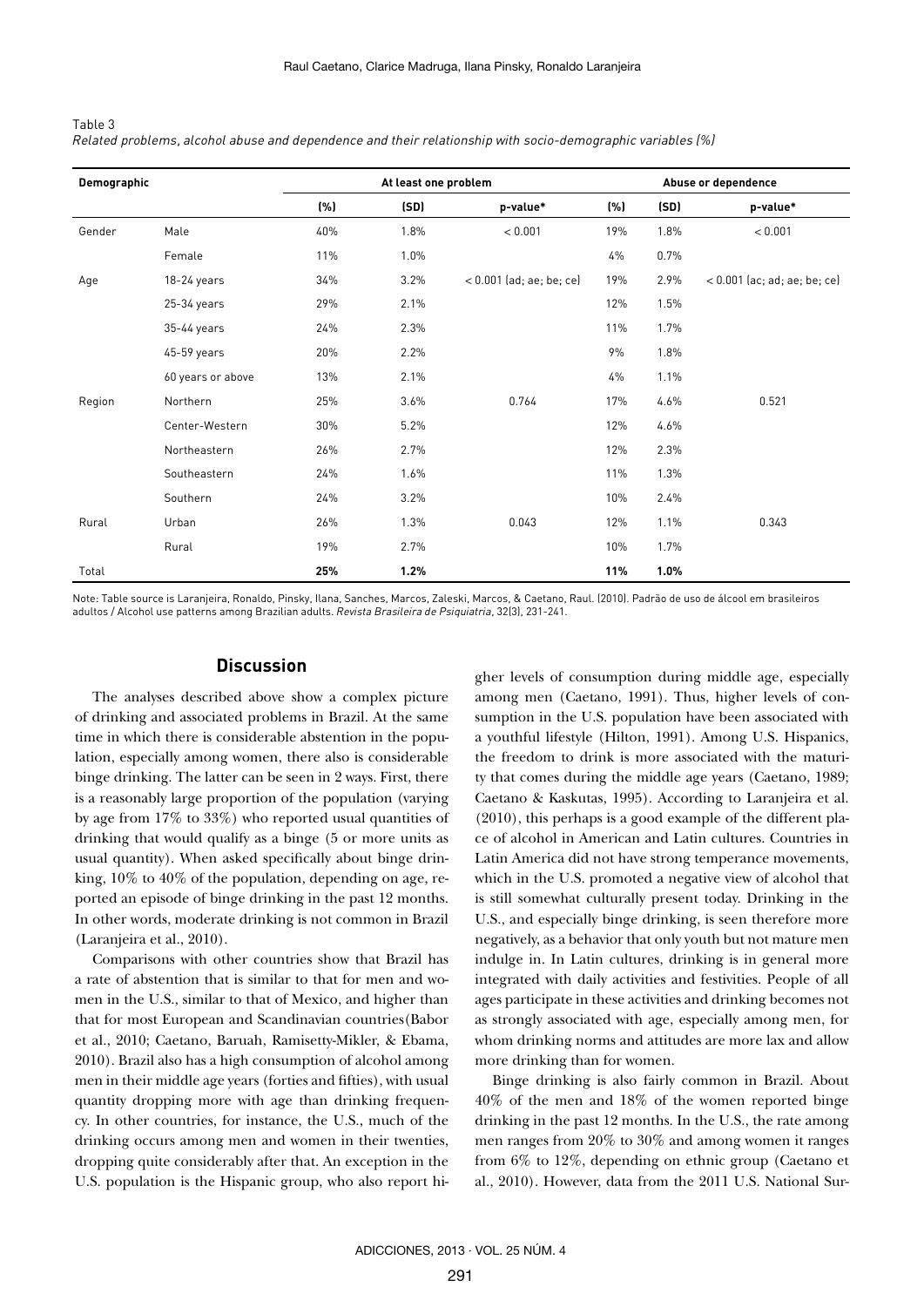vey on Drug Use and Health show rates of binge drinking among older respondents (50-54, 55-59, 60-64 years of age) that are comparable to the rates reported herein for Brazil (Substance Abuse and Mental Health Services Administration [SAMHSA], 2012). Nevertheless, the decline of binge drinking in Brazil is not as abrupt as in the U.S. and many European countries (Castro et al., 2012; Laranjeira et al., 2010). Because binge drinking is a risk factor for alcohol-related problems, the Brazilian population, both younger and middle aged, is at a greater risk for developing alcohol problems. A focus on preventing this type of drinking should therefore be a priority for public health strategies related to the prevention of alcohol-related problems in Brazil.

The rates of at least one alcohol problem and alcohol use disorders in Table 3 are similar to those in previous household studies in Brazil (Carlini et al., 2007; Galduroz and Carlini, 2007). These rates are relatively high given the high rates of abstention in Brazil. For a comparison, in the U.S. (Grant et al., 2004) for 2002, the rates were 4.7% for abuse and 3.8% for dependence; in Chile (Vicente, Rioseco, Saldivia, Kohn, & Torres, 2002), the rate for dependence was 6%; and in France (Lepine et al., 2005), the rate was 0.5% for abuse and 0.3% for dependence. The best explanation for the existence of high rates of alcohol use disorders in Brazil side-by-side with a high rate of abstention is the existence of a considerable proportion of drinkers who usually drink great amounts of alcohol and binge drink. In other words, in Brazil, many people do not drink, but those who drink tend to do it in a way that increases the risk of developing alcohol problems, abuse, or dependence.

In summary, drinking in Brazil is somewhat polarized, with a relatively high rate of abstention but also a high rate of heavier drinking, such as binge drinking. As in many other parts of the world, men drink more than women and the younger drink more than those who are older. Because those who drink seem to drink usually a high number of drinks, the risk for alcohol problems is high, and so is the prevalence of alcohol use disorders.

## **Acknowledgments**

This work was funded by the Brazilian federal government's Conselho Nacional de Pesquisas (CNPq) and by the state of Sao Paulo Fundação de Apoio a Pesquisa do Estado de SÃo Paulo (FAPESP).

#### **Conflicts of interest**

No conflicts to declare.

#### **Source and permissions for tables**

The tables presented here are taken from the following publication and are used with permission granted on August 8, 2013 by Renata Kieling from the Editorial Office of the journal *Revista Brasileira de Psiquiatria*.

Laranjeira, Ronaldo, Pinsky, Ilana, Sanches, Marcos, Zaleski, Marcos, & Caetano, Raul. (2010). Padrão de uso de álcool em brasileiros adultos / Alcohol use patterns among Brazilian adults. *Revista Brasileira de Psiquiatria*, 32(3), 231- 241.

#### **References**

- Babor, T. F., & Caetano, R. (2005). Evidence-based alcohol policy in the Americas: Strengths, weaknesses, and futu*re challenges. Revista Panamericana de Salud Publica [Pan American Journal of Public Health]*, 18, 327-337.
- Babor, T. F., Caetano, R., Casswell, S., Edwards, G., Giesbrecht, N., Graham, K., . . . Rossow, I. (2003). *Alcohol: No Ordinary Commodity: Research and Public Policy.* Oxford, New York: Oxford University Press. doi: 10.1046/j.1360- 0443.2003.00504.x
- Babor, T. F., Caetano, R., Casswell, S., Edwards, G., Giesbrecht, N., Graham, K., . . . Homel, R. (2010). *Alcohol: No Ordinary Commodity: Research and Public Policy* (2nd ed.). Oxford: Oxford University Press. doi: 10.1111/j.1360- 0443.2010.02945.x
- Caetano, R. (1989). Drinking patterns and alcohol problems in a national sample of U.S. Hispanics. In D. L. Spiegler, D. A. Tate, S. S. Aitken & C. M. Christian (Eds.), *Alcohol Use Among U.S. Ethnic Minorities* (pp. 147- 162). Washington, D.C.: U.S. Government Printing Office.
- Caetano, R. (1991). Findings from the 1984 National Survey of Alcohol Use among U.S. Hispanics. In W. B. Clark & M. E. Hilton (Eds.), *Alcohol in America: Drinking Practices and Problems* (pp. 293-308). Albany, NY: State University of New York Press.
- Caetano, R., Baruah, J., Ramisetty-Mikler, S., & Ebama, M. S. (2010). Sociodemographic predictors of pattern and volume of alcohol consumption across Hispanics, Blacks, and Whites: 10-year trend (1992-2002). *Alcoholism: Clinical and Experimental Research*, 34, 1782-1792. doi: 10.1111/j.1530-0277.2010.01265.x.
- Caetano, R., & Kaskutas, L. A. (1995). Changes in drinking patterns among Whites, Blacks and Hispanics: 1984- 1992. *Journal of Studies on Alcohol*, 56, 558-565.
- Caetano, R., & Laranjeira, R. (2006). A 'perfect storm' in developing countries: economic growth and the alcohol industry. *Addiction*, 101, 149-152. doi: 10.1111/j.1360- 0443.2006.01334.x
- Caetano, R., Ramisetty-Mikler, S., & Rodriguez, L. A. (2009). The Hispanic Americans Baseline Alcohol Survey (HABLAS): The association between birthplace, acculturation and alcohol abuse and dependence across Hispanic national groups. *Drug and Alcohol Dependence*, 99, 215-221. doi: 10.1016/j.addbeh.2012.04.015.